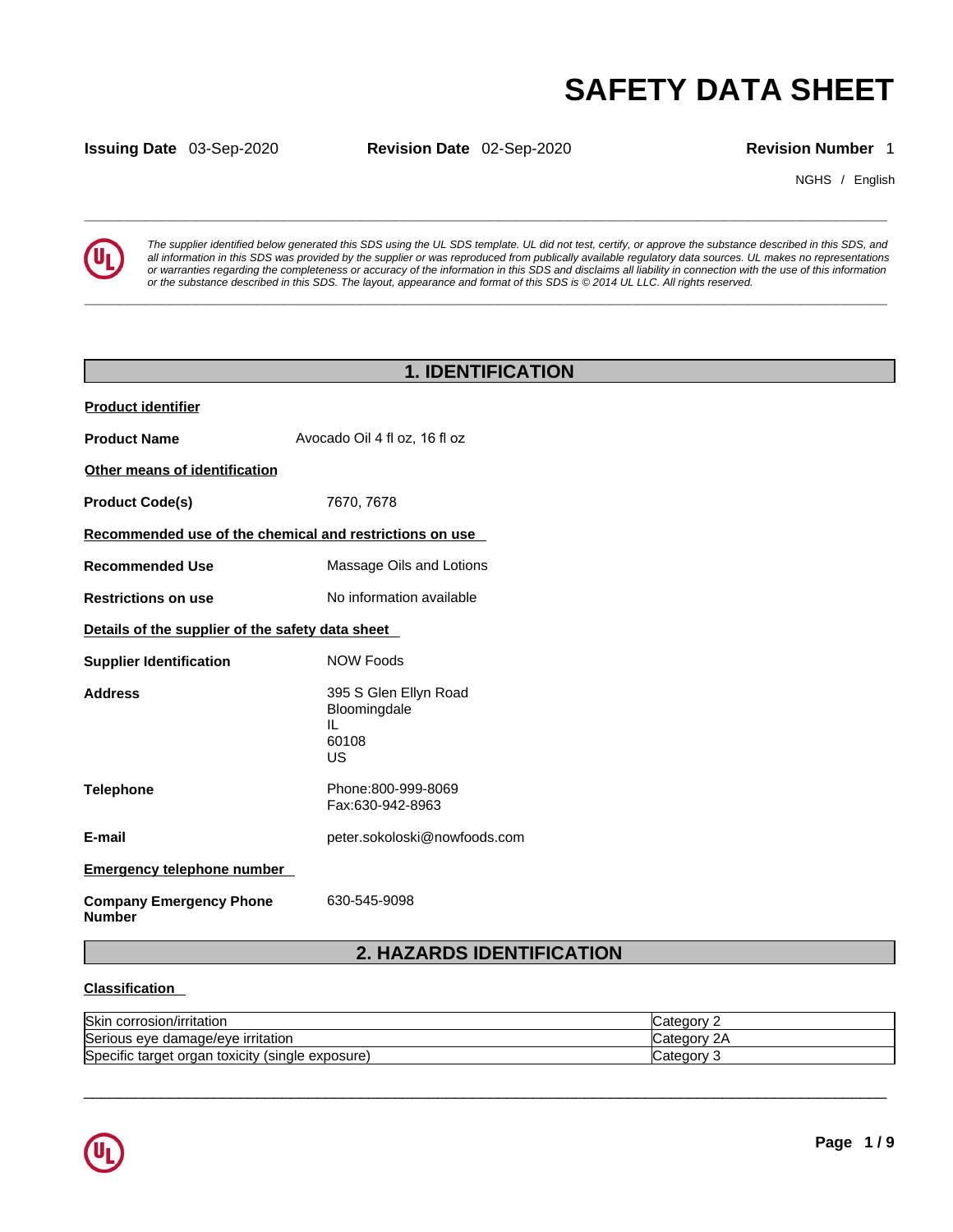**Appearance** Clear to yellow **Physical state** Oil Liquid **Odor** Odorless

### **GHS Label elements, including precautionary statements**

### **Warning**

### **Hazard statements**

Causes skin irritation Causes serious eye irritation May cause respiratory irritation



### **Precautionary Statements - Prevention**

Wash face, hands and any exposed skin thoroughly after handling Avoid breathing dust/fume/gas/mist/vapors/spray

Use only outdoors or in a well-ventilated area

Wear protective gloves/eye protection/face protection

### **Precautionary Statements - Response**

Specific treatment (see supplemental first aid instructions on this label)

#### **Eyes**

IF IN EYES: Rinse cautiously with water for several minutes. Remove contact lenses, if present and easy to do. Continue rinsing If eye irritation persists: Get medical advice/attention

### **Skin**

IF ON SKIN: Wash with plenty of water and soap

If skin irritation occurs: Get medical advice/attention

Take off contaminated clothing and wash it before reuse

#### **Inhalation**

IF INHALED: Remove person to fresh air and keep comfortable for breathing Call a POISON CENTER or doctor if you feel unwell

### **Precautionary Statements - Storage**

Store in a well-ventilated place. Keep container tightly closed Store locked up

### **Precautionary Statements - Disposal**

Dispose of contents/container to an approved waste disposal plant

### **Other information**

**Unknown acute toxicity** 0 % of the mixture consists of ingredient(s) of unknown toxicity

0 % of the mixture consists of ingredient(s) of unknown acute oral toxicity

0 % of the mixture consists of ingredient(s) of unknown acute dermal toxicity

0 % of the mixture consists of ingredient(s) of unknown acute inhalation toxicity (gas)

0 % of the mixture consists of ingredient(s) of unknown acute inhalation toxicity (vapor)

0 % of the mixture consists of ingredient(s) of unknown acute inhalation toxicity (dust/mist)

# **3. COMPOSITION/INFORMATION ON INGREDIENTS**

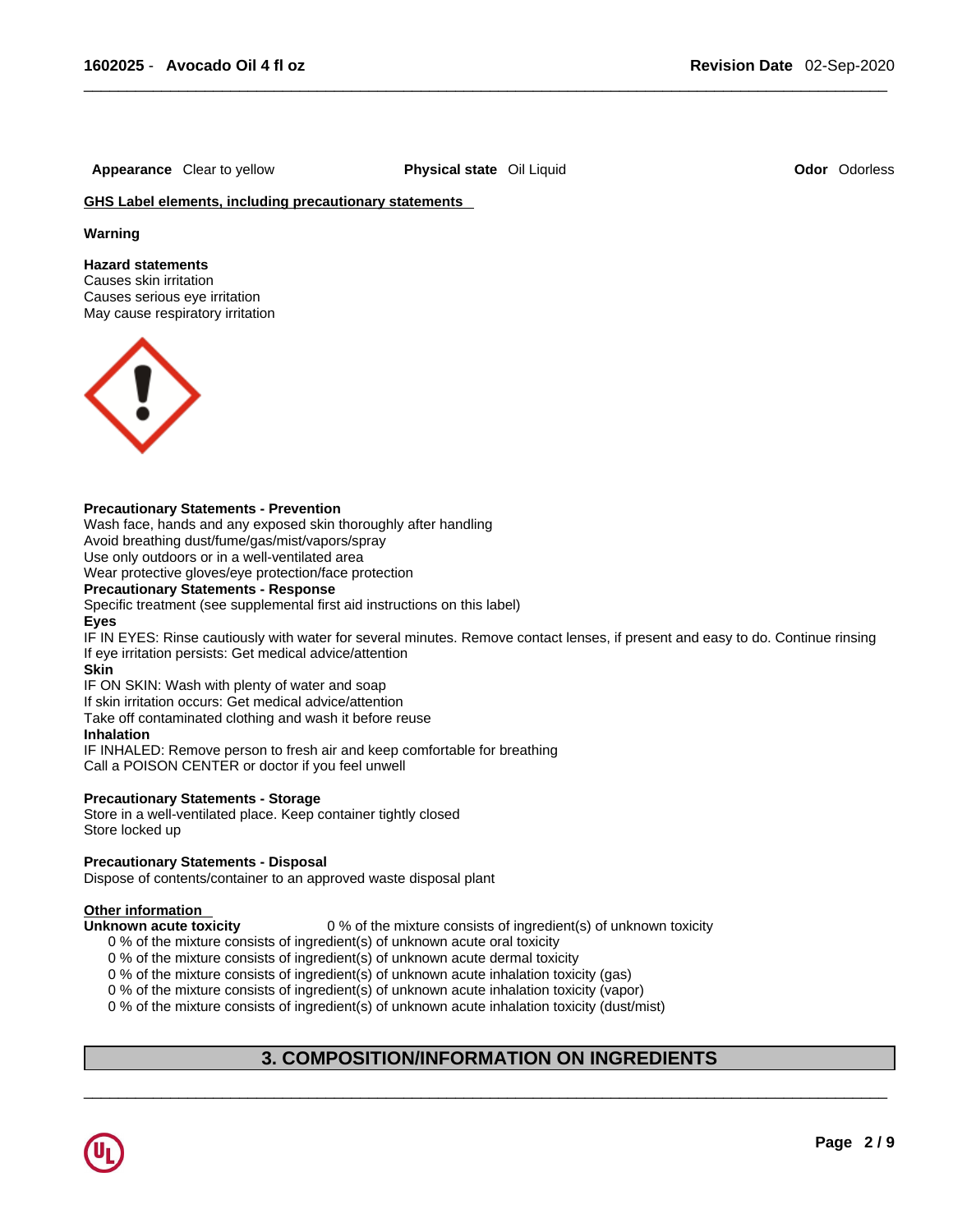### **Substance**

| Chemical name         | CAS No.   | Weight-% | <b>Hazardous Material</b><br>Information Review Act<br>registry number (HMIRA)<br>registry $#$ ) | Date HMIRA filed and<br>date exemption granted<br>(if applicable) |
|-----------------------|-----------|----------|--------------------------------------------------------------------------------------------------|-------------------------------------------------------------------|
| Persea gratissima oil | 8024-32-6 | 100      |                                                                                                  |                                                                   |

# **4. FIRST AID MEASURES**

## **Description of first aid measures**

| <b>General advice</b><br><b>Inhalation</b>                                 | Show this safety data sheet to the doctor in attendance.<br>Remove to fresh air. IF exposed or concerned: Get medical advice/attention. Get medical<br>attention immediately if symptoms occur.                                                                                           |  |
|----------------------------------------------------------------------------|-------------------------------------------------------------------------------------------------------------------------------------------------------------------------------------------------------------------------------------------------------------------------------------------|--|
| Eye contact                                                                | Rinse immediately with plenty of water, also under the eyelids, for at least 15 minutes. Keep<br>eye wide open while rinsing. Remove contact lenses, if present and easy to do. Continue<br>rinsing. Get medical attention if irritation develops and persists. Do not rub affected area. |  |
| <b>Skin contact</b>                                                        | Wash off immediately with soap and plenty of water for at least 15 minutes. Get medical<br>attention if irritation develops and persists.                                                                                                                                                 |  |
| Ingestion                                                                  | Do NOT induce vomiting. Clean mouth with water and drink afterwards plenty of water.<br>Never give anything by mouth to an unconscious person. Call a physician.                                                                                                                          |  |
| Self-protection of the first aider                                         | Avoid contact with skin, eyes or clothing. Wear personal protective clothing (see section 8).                                                                                                                                                                                             |  |
| Most important symptoms and effects, both acute and delayed                |                                                                                                                                                                                                                                                                                           |  |
| <b>Symptoms</b>                                                            | Burning sensation.                                                                                                                                                                                                                                                                        |  |
| Indication of any immediate medical attention and special treatment needed |                                                                                                                                                                                                                                                                                           |  |
| Note to physicians                                                         | Treat symptomatically.                                                                                                                                                                                                                                                                    |  |

# **5. FIRE-FIGHTING MEASURES**

| <b>Suitable Extinguishing Media</b>                                                                              | Use extinguishing measures that are appropriate to local circumstances and the<br>surrounding environment. |
|------------------------------------------------------------------------------------------------------------------|------------------------------------------------------------------------------------------------------------|
| <b>Large Fire</b>                                                                                                | CAUTION: Use of water spray when fighting fire may be inefficient.                                         |
| Unsuitable extinguishing media                                                                                   | Do not scatter spilled material with high pressure water streams.                                          |
| Specific hazards arising from the<br>chemical                                                                    | No information available.                                                                                  |
| <b>Hazardous Combustion Products</b>                                                                             | Carbon oxides.                                                                                             |
| <b>Explosion Data</b><br><b>Sensitivity to Mechanical Impact None.</b><br><b>Sensitivity to Static Discharge</b> | None.                                                                                                      |
| Special protective equipment for                                                                                 | Firefighters should wear self-contained breathing apparatus and full firefighting turnout                  |

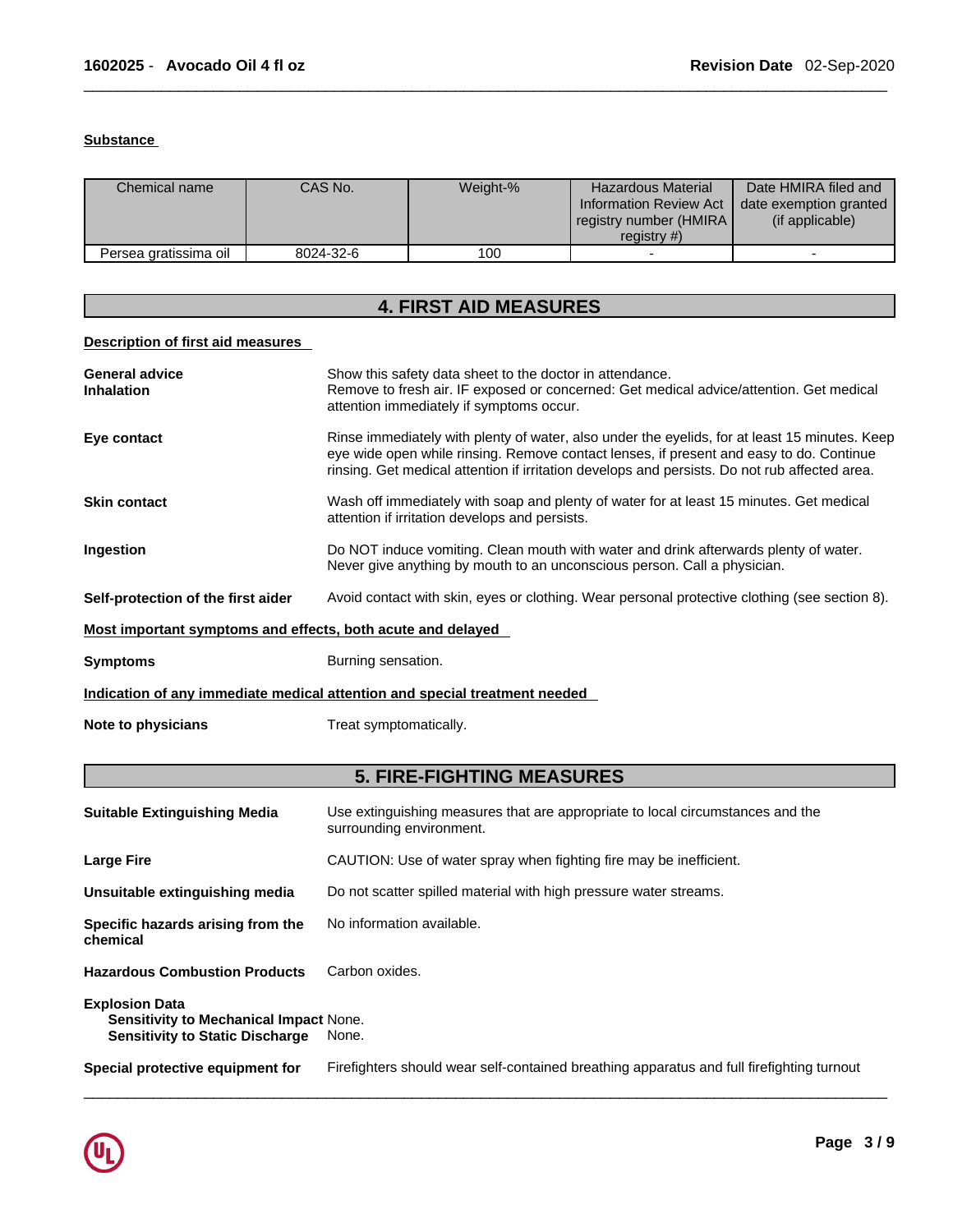fire-fighters **gear.** Use personal protection equipment.

# **6. ACCIDENTAL RELEASE MEASURES**

| Personal precautions, protective equipment and emergency procedures |                                                                                                                                                             |  |
|---------------------------------------------------------------------|-------------------------------------------------------------------------------------------------------------------------------------------------------------|--|
| <b>Personal precautions</b>                                         | Ensure adequate ventilation. Use personal protective equipment as required. Evacuate<br>personnel to safe areas. Avoid contact with skin, eyes or clothing. |  |
| <b>Other Information</b>                                            | Refer to protective measures listed in Sections 7 and 8.                                                                                                    |  |
| Methods and material for containment and cleaning up                |                                                                                                                                                             |  |
| <b>Methods for containment</b>                                      | Prevent further leakage or spillage if safe to do so.                                                                                                       |  |
| Methods for cleaning up                                             | Dam up. Soak up with inert absorbent material. Pick up and transfer to properly labeled<br>containers.                                                      |  |

# **7. HANDLING AND STORAGE**

### **Precautions for safe handling**

**Advice on safe handling** Handle in accordance with good industrial hygiene and safety practice. Avoid contact with skin, eyes or clothing. Do not eat, drink or smoke when using this product. Take off contaminated clothing and wash before reuse. Ensure adequate ventilation. Avoid breathing vapors or mists. In case of insufficient ventilation, wear suitable respiratory equipment.

### **Conditions for safe storage, including any incompatibilities**

**Storage Conditions** Keep containers tightly closed in a dry, cool and well-ventilated place.

# **8. EXPOSURE CONTROLS/PERSONAL PROTECTION**

### **Control parameters**

**Exposure Limits** This product, as supplied, does not contain any hazardous materials with occupational exposure limits established by the region specific regulatory bodies.

 $\_$  ,  $\_$  ,  $\_$  ,  $\_$  ,  $\_$  ,  $\_$  ,  $\_$  ,  $\_$  ,  $\_$  ,  $\_$  ,  $\_$  ,  $\_$  ,  $\_$  ,  $\_$  ,  $\_$  ,  $\_$  ,  $\_$  ,  $\_$  ,  $\_$  ,  $\_$  ,  $\_$  ,  $\_$  ,  $\_$  ,  $\_$  ,  $\_$  ,  $\_$  ,  $\_$  ,  $\_$  ,  $\_$  ,  $\_$  ,  $\_$  ,  $\_$  ,  $\_$  ,  $\_$  ,  $\_$  ,  $\_$  ,  $\_$  ,

### **Appropriate engineering controls**

**Engineering controls** Showers Eyewash stations Ventilation systems.

## **Individual protection measures, such as personal protective equipment**

| Eye/face protection      | If splashes are likely to occur, wear safety glasses with side-shields. |
|--------------------------|-------------------------------------------------------------------------|
| <b>Hand protection</b>   | Wear suitable gloves. Impervious gloves.                                |
| Skin and body protection | Wear suitable protective clothing. Long sleeved clothing.               |

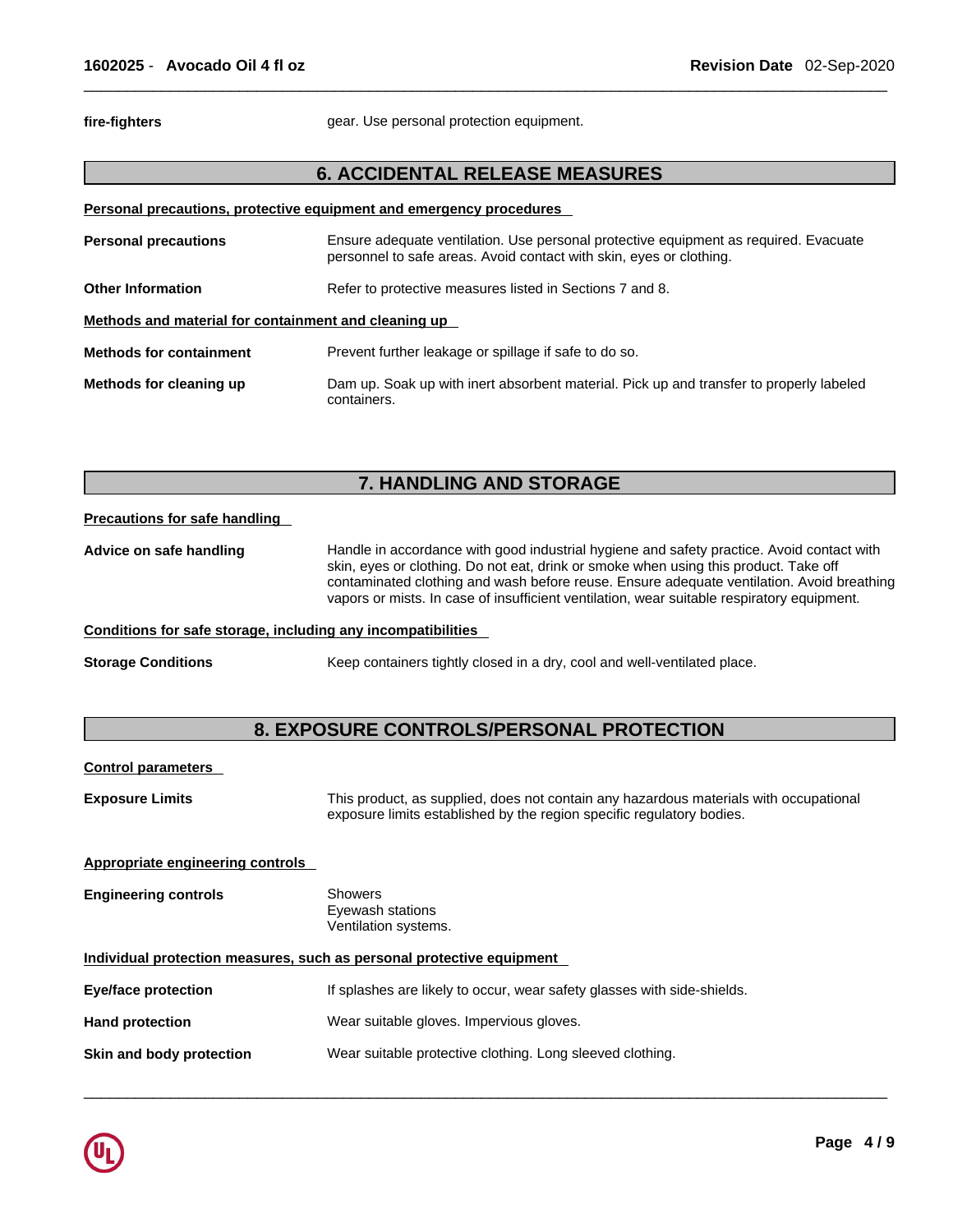| <b>Respiratory protection</b>         | No protective equipment is needed under normal use conditions. If exposure limits are<br>exceeded or irritation is experienced, ventilation and evacuation may be required.                                               |
|---------------------------------------|---------------------------------------------------------------------------------------------------------------------------------------------------------------------------------------------------------------------------|
| <b>General hygiene considerations</b> | Wear suitable gloves and eye/face protection. Do not eat, drink or smoke when using this<br>product. Avoid contact with skin, eyes or clothing. Handle in accordance with good<br>industrial hygiene and safety practice. |

# **9. PHYSICAL AND CHEMICAL PROPERTIES**

## **Information on basic physical and chemical properties**

| <u>miormation on basic physical and chemical properties</u> |                          |                       |
|-------------------------------------------------------------|--------------------------|-----------------------|
| <b>Physical state</b>                                       | Oil: Liguid              |                       |
| Appearance                                                  | Clear to yellow          |                       |
| Odor                                                        | Odorless                 |                       |
| Color                                                       | No information available |                       |
| <b>Odor Threshold</b>                                       | No data available        |                       |
|                                                             |                          |                       |
| <b>Property</b>                                             | <b>Values</b>            | <b>Remarks Method</b> |
| pH                                                          | <b>UNKNOWN</b>           |                       |
| <b>Melting / freezing point</b>                             | No data available        | None known            |
| Boiling point / boiling range                               | 100 °C / 212 °F          |                       |
| <b>Flash Point</b>                                          | 330 C / 626 F            |                       |
| <b>Evaporation Rate</b>                                     | No data available        | None known            |
| Flammability (solid, gas)                                   | No data available        | None known            |
| <b>Flammability Limit in Air</b>                            |                          | None known            |
| <b>Upper flammability limit</b>                             | No data available        |                       |
| <b>Lower flammability limit</b>                             | No data available        |                       |
| Vapor pressure                                              | No data available        | None known            |
| <b>Vapor density</b>                                        | No data available        | None known            |
| <b>Relative density</b>                                     | 0.908                    |                       |
| <b>Water Solubility</b>                                     | Insoluble                |                       |
| Solubility(ies)                                             | No data available        | None known            |
| Partition coefficient: n-octanol/water-                     |                          |                       |
| <b>Autoignition temperature</b>                             | No data available        | None known            |
| <b>Decomposition temperature</b>                            | No data available        | None known            |
| <b>Kinematic viscosity</b>                                  | No data available        | None known            |
| <b>Dynamic viscosity</b>                                    | No data available        | None known            |
|                                                             |                          |                       |
| <b>Other Information</b>                                    | No information available |                       |
| <b>Explosive properties</b>                                 |                          |                       |
| <b>Oxidizing properties</b>                                 | No information available |                       |
| <b>Softening Point</b>                                      | No information available |                       |
| <b>Molecular Weight</b>                                     | No information available |                       |
| <b>VOC Content (%)</b>                                      | No information available |                       |
| <b>Liquid Density</b>                                       | No information available |                       |
| <b>Bulk Density</b>                                         | No information available |                       |
| <b>Particle Size</b>                                        | No information available |                       |
| <b>Particle Size Distribution</b>                           | No information available |                       |

# **10. STABILITY AND REACTIVITY**

| <b>Reactivity</b>                                                       | No information available.                |
|-------------------------------------------------------------------------|------------------------------------------|
| <b>Chemical stability</b>                                               | Stable under normal conditions.          |
| <b>Possibility of Hazardous Reactions</b> None under normal processing. |                                          |
| <b>Hazardous Polymerization</b>                                         | Hazardous polymerization does not occur. |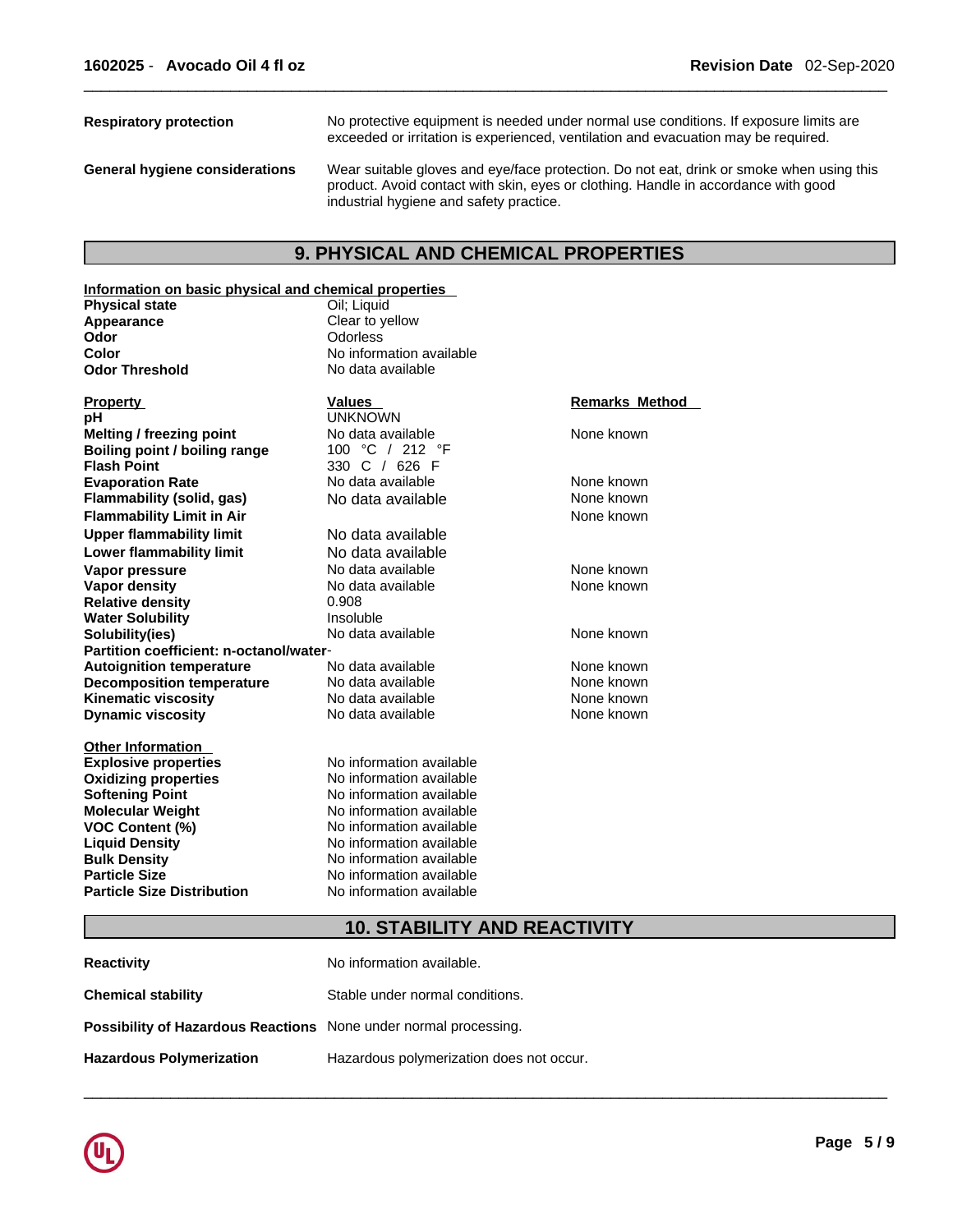**Conditions to avoid** None known based on information supplied.

**Incompatible materials** Strong acids. Strong bases. Strong oxidizing agents.

**Hazardous Decomposition Products** Carbon oxides.

# **11. TOXICOLOGICAL INFORMATION**

### **Information on likely routes of exposure**

### **Product Information**

| <b>Inhalation</b>   | Specific test data for the substance or mixture is not available. May cause irritation of<br>respiratory tract.                                      |
|---------------------|------------------------------------------------------------------------------------------------------------------------------------------------------|
| Eye contact         | Specific test data for the substance or mixture is not available. Irritating to eyes. (based on<br>components). Causes serious eye irritation.       |
| <b>Skin contact</b> | Specific test data for the substance or mixture is not available. Causes skin irritation. (based<br>on components).                                  |
| Ingestion           | Specific test data for the substance or mixture is not available. Ingestion may cause<br>gastrointestinal irritation, nausea, vomiting and diarrhea. |

### **<u>Symptoms related to the physical, chemical and toxicological characteristics</u>**

### **Numerical measures of toxicity**

### **Acute Toxicity**

### **Unknown acute toxicity** 0 % of the mixture consists of ingredient(s) of unknown toxicity

0 % of the mixture consists of ingredient(s) of unknown acute oral toxicity

 $0$  % of the mixture consists of ingredient(s) of unknown acute dermal toxicity

0 % of the mixture consists of ingredient(s) of unknown acute inhalation toxicity (gas)

0 % of the mixture consists of ingredient(s) of unknown acute inhalation toxicity (vapor)

0 % of the mixture consists of ingredient(s) of unknown acute inhalation toxicity (dust/mist)

### **Delayed and immediate effects as well as chronic effects from short and long-term exposure**

| <b>Skin corrosion/irritation</b>                              | Classification based on data available for ingredients. Irritating to skin.            |
|---------------------------------------------------------------|----------------------------------------------------------------------------------------|
| Serious eye damage/eye irritation                             | Classification based on data available for ingredients. Causes serious eve irritation. |
| Respiratory or skin sensitization                             | No information available.                                                              |
| <b>Germ cell mutagenicity</b>                                 | No information available.                                                              |
| Carcinogenicity                                               | No information available.                                                              |
| <b>Reproductive toxicity</b><br><b>STOT - single exposure</b> | No information available.<br>May cause respiratory irritation.                         |
|                                                               |                                                                                        |

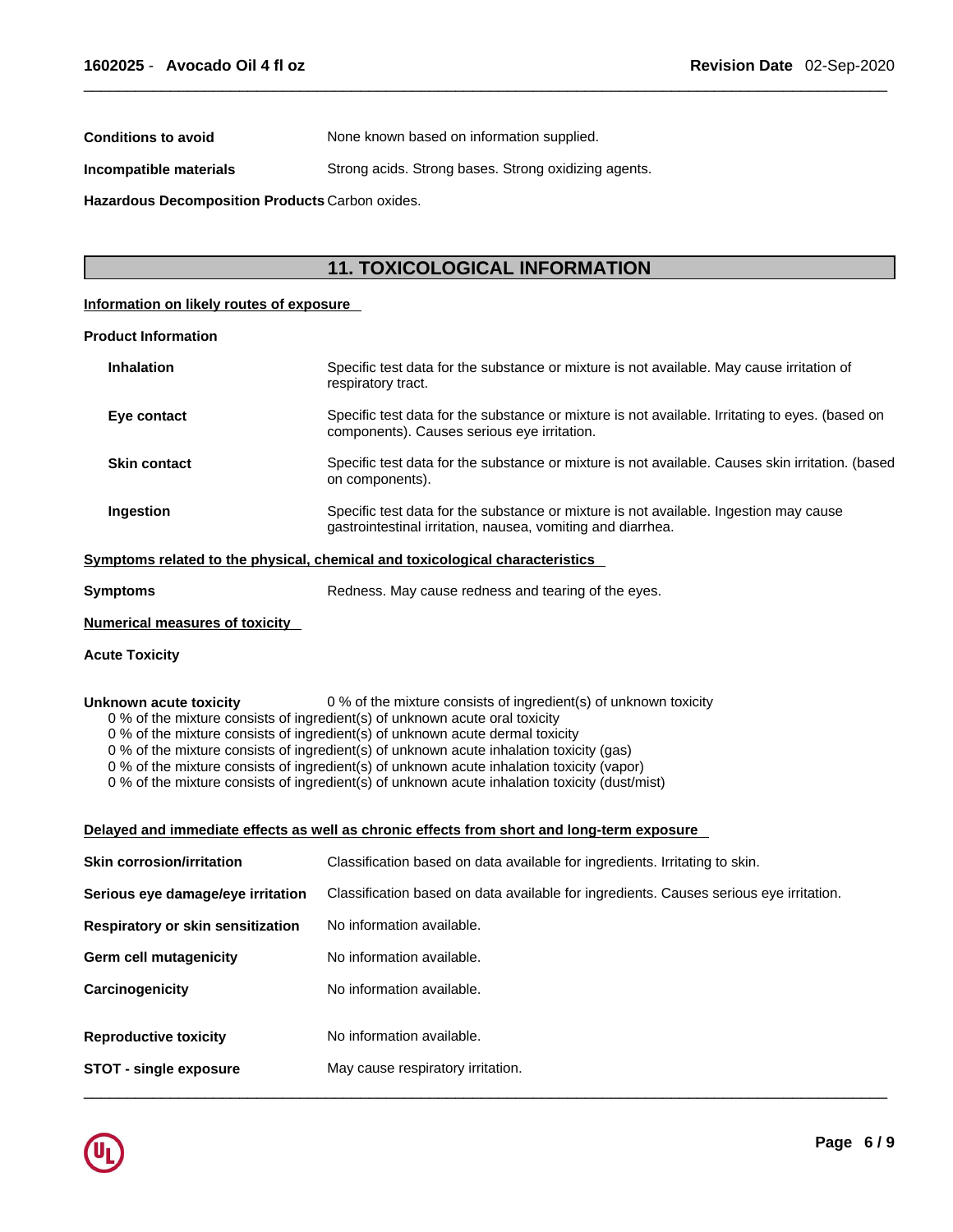| <b>STOT - repeated exposure</b>            | No information available.                                                                                          |  |  |  |  |  |
|--------------------------------------------|--------------------------------------------------------------------------------------------------------------------|--|--|--|--|--|
| <b>Aspiration hazard</b>                   | No information available.                                                                                          |  |  |  |  |  |
|                                            | <b>12. ECOLOGICAL INFORMATION</b>                                                                                  |  |  |  |  |  |
|                                            |                                                                                                                    |  |  |  |  |  |
| <b>Ecotoxicity</b>                         | The environmental impact of this product has not been fully investigated.                                          |  |  |  |  |  |
| <b>Persistence and Degradability</b>       | No information available.                                                                                          |  |  |  |  |  |
| <b>Bioaccumulation</b>                     | There is no data for this product.                                                                                 |  |  |  |  |  |
| <b>Mobility</b>                            | No information available.                                                                                          |  |  |  |  |  |
| Other adverse effects                      | No information available.                                                                                          |  |  |  |  |  |
|                                            |                                                                                                                    |  |  |  |  |  |
|                                            | <b>13. DISPOSAL CONSIDERATIONS</b>                                                                                 |  |  |  |  |  |
| Waste treatment methods                    |                                                                                                                    |  |  |  |  |  |
| Waste from residues/unused<br>products     | Dispose of in accordance with local regulations. Dispose of waste in accordance with<br>environmental legislation. |  |  |  |  |  |
| <b>Contaminated packaging</b>              | Do not reuse empty containers.                                                                                     |  |  |  |  |  |
|                                            |                                                                                                                    |  |  |  |  |  |
| <b>California Waste Codes</b>              | 331                                                                                                                |  |  |  |  |  |
|                                            | <b>14. TRANSPORT INFORMATION</b>                                                                                   |  |  |  |  |  |
|                                            |                                                                                                                    |  |  |  |  |  |
| <b>DOT</b><br><b>Proper Shipping Name</b>  | <b>NOT REGULATED</b><br>NON-REGULATED                                                                              |  |  |  |  |  |
| <b>Hazard Class</b>                        | N/A                                                                                                                |  |  |  |  |  |
| <b>TDG</b>                                 | Not regulated                                                                                                      |  |  |  |  |  |
| <b>MEX</b>                                 | Not regulated                                                                                                      |  |  |  |  |  |
| <b>ICAO</b>                                | Not regulated                                                                                                      |  |  |  |  |  |
| <b>IATA</b><br><b>Proper Shipping Name</b> | Not regulated<br>NON REGULATED                                                                                     |  |  |  |  |  |
| <b>Hazard Class</b>                        | N/A                                                                                                                |  |  |  |  |  |
| <b>IMDG/IMO</b><br><b>Hazard Class</b>     | Not regulated<br>N/A                                                                                               |  |  |  |  |  |
| RID                                        | Not regulated                                                                                                      |  |  |  |  |  |
| <b>ADR</b>                                 | Not regulated                                                                                                      |  |  |  |  |  |
| <b>ADN</b>                                 | Not regulated                                                                                                      |  |  |  |  |  |
|                                            |                                                                                                                    |  |  |  |  |  |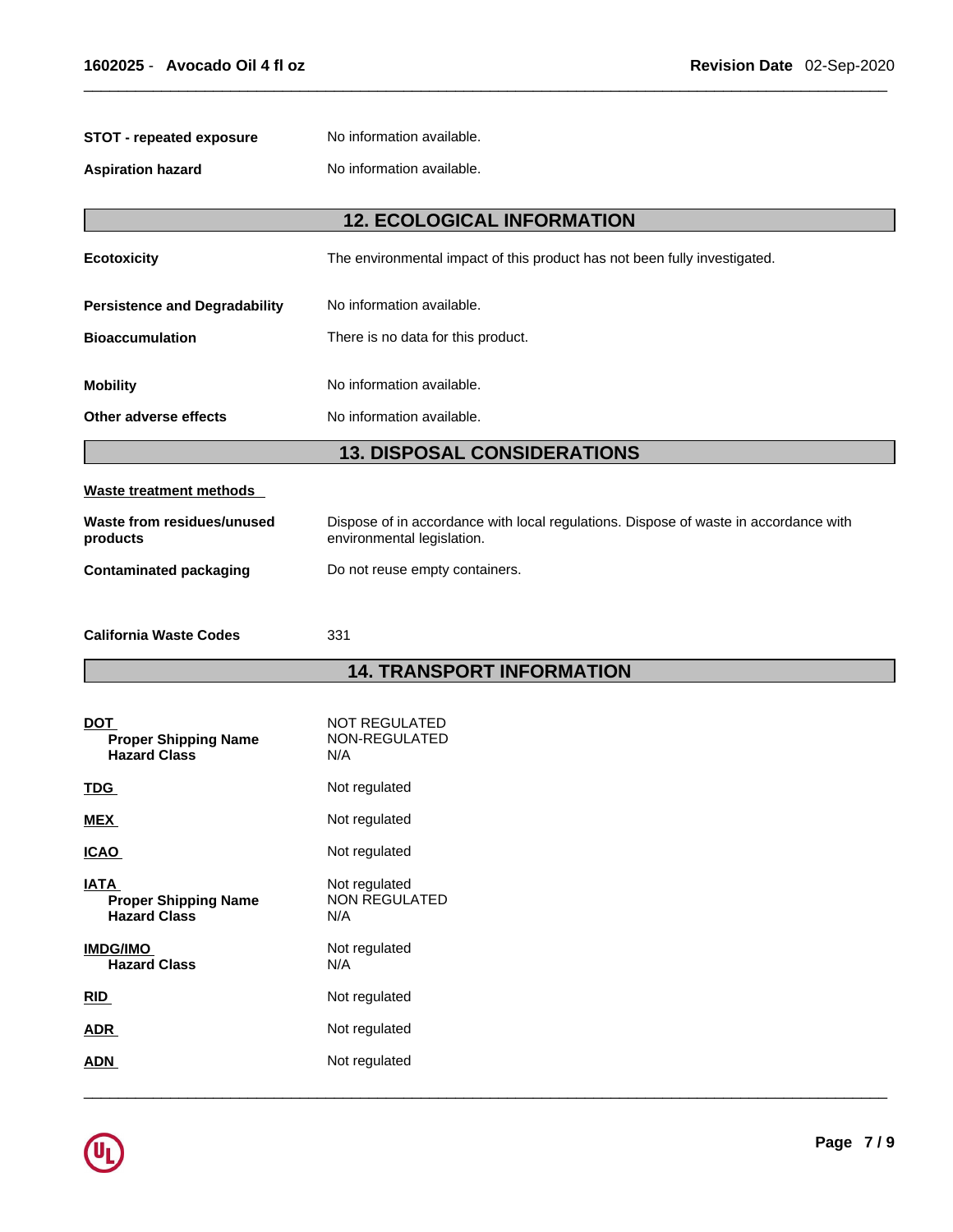# **15. REGULATORY INFORMATION**

### **Safety, health and environmental regulations/legislation specific for the substance or mixture**

### **International Regulations**

**The Montreal Protocol on Substances that Deplete the Ozone Layer** Not applicable

**The Stockholm Convention on Persistent Organic Pollutants** Not applicable

**The Rotterdam Convention** Not applicable

### **International Inventories**

| <b>TSCA</b>          | Contact supplier for inventory compliance status. |
|----------------------|---------------------------------------------------|
| <b>DSL/NDSL</b>      | Contact supplier for inventory compliance status. |
| <b>EINECS/ELINCS</b> | Contact supplier for inventory compliance status. |
| <b>ENCS</b>          | Contact supplier for inventory compliance status. |
| <b>KECL</b>          | Contact supplier for inventory compliance status. |
| <b>PICCS</b>         | Contact supplier for inventory compliance status. |
| <b>AICS</b>          | Contact supplier for inventory compliance status. |

**Legend** 

 **TSCA** - United States Toxic Substances Control Act Section 8(b) Inventory

 **DSL/NDSL** - Canadian Domestic Substances List/Non-Domestic Substances List

 **EINECS/ELINCS** - European Inventory of Existing Chemical Substances/European List of Notified Chemical Substances

 **ENCS** - Japan Existing and New Chemical Substances

 **KECL** - Korean Existing and Evaluated Chemical Substances

 **PICCS** - Philippines Inventory of Chemicals and Chemical Substances

 **AICS** - Australian Inventory of Chemical Substances

### **US Federal Regulations**

### **SARA 313**

Section 313 of Title III of the Superfund Amendments and Reauthorization Act of 1986 (SARA). This product does not contain any chemicals which are subject to the reporting requirements of the Act and Title 40 of the Code of Federal Regulations, Part 372

### **SARA 311/312 Hazard Categories**

Should this product meet EPCRA 311/312 Tier reporting criteria at 40 CFR 370, refer to Section 2 of this SDS for appropriate classifications. Under the amended regulations at 40 CFR 370, EPCRA 311/312 Tier II reporting for the 2017 calendar year will need to be consistent with updated hazard classifications.

### **CWA (Clean WaterAct)**

This product does not contain any substances regulated as pollutants pursuant to the Clean Water Act (40 CFR 122.21 and 40 CFR 122.42)

### **CERCLA**

This material, as supplied, does not contain any substances regulated as hazardous substances under the Comprehensive Environmental Response Compensation and Liability Act (CERCLA) (40 CFR 302) or the Superfund Amendments and Reauthorization Act (SARA) (40 CFR 355). There may be specific reporting requirements at the local, regional, or state level pertaining to releases of this material

 $\_$  ,  $\_$  ,  $\_$  ,  $\_$  ,  $\_$  ,  $\_$  ,  $\_$  ,  $\_$  ,  $\_$  ,  $\_$  ,  $\_$  ,  $\_$  ,  $\_$  ,  $\_$  ,  $\_$  ,  $\_$  ,  $\_$  ,  $\_$  ,  $\_$  ,  $\_$  ,  $\_$  ,  $\_$  ,  $\_$  ,  $\_$  ,  $\_$  ,  $\_$  ,  $\_$  ,  $\_$  ,  $\_$  ,  $\_$  ,  $\_$  ,  $\_$  ,  $\_$  ,  $\_$  ,  $\_$  ,  $\_$  ,  $\_$  ,

### **US State Regulations**

### **California Proposition 65**

This product does not contain any Proposition 65 chemicals.